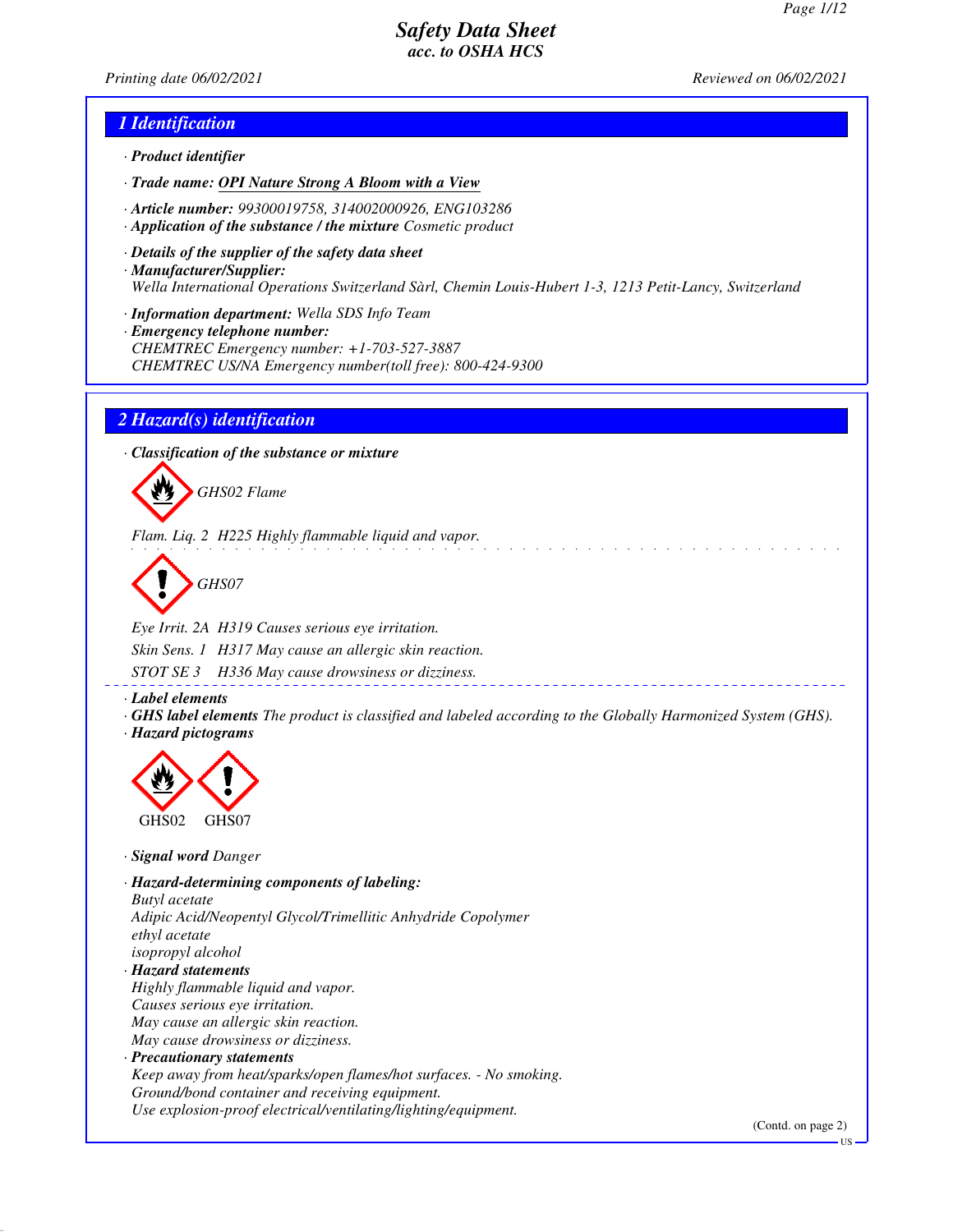*Printing date 06/02/2021 Reviewed on 06/02/2021*

### *Trade name: OPI Nature Strong A Bloom with a View*

(Contd. of page 1) *Use only non-sparking tools. Take precautionary measures against static discharge. Avoid breathing dust/fume/gas/mist/vapors/spray Wash thoroughly after handling. Use only outdoors or in a well-ventilated area. Contaminated work clothing must not be allowed out of the workplace. Wear protective gloves/protective clothing/eye protection/face protection. If on skin (or hair): Take off immediately all contaminated clothing. Rinse skin with water/shower. IF INHALED: Remove person to fresh air and keep comfortable for breathing. If in eyes: Rinse cautiously with water for several minutes. Remove contact lenses, if present and easy to do. Continue rinsing. Call a poison center/doctor if you feel unwell. Specific treatment (see on this label). If skin irritation or rash occurs: Get medical advice/attention. If eye irritation persists: Get medical advice/attention. Wash contaminated clothing before reuse. In case of fire: Use for extinction: CO2, powder or water spray. Store in a well-ventilated place. Keep container tightly closed. Store in a well-ventilated place. Keep cool. Store locked up. Dispose of contents/container in accordance with local/regional/national/international regulations. · Other hazards · Results of PBT and vPvB assessment · PBT: Not applicable.*

*· vPvB: Not applicable.*

### *3 Composition/information on ingredients*

*· Chemical characterization: Mixtures*

*· Description: Mixture of the substances listed below with nonhazardous additions.*

| $\cdot$ Dangerous components: |                                                                         |              |
|-------------------------------|-------------------------------------------------------------------------|--------------|
|                               | $\overline{123-86-4}$ Butyl acetate                                     | $>$ 25-≤50%  |
|                               | $141-78-6$ ethyl acetate                                                | $≥20-≤25%$   |
|                               | 9004-70-0 Nitrocellulose                                                | $>10-525\%$  |
|                               | 28407-73-0 Adipic Acid/Neopentyl Glycol/Trimellitic Anhydride Copolymer | $>2.5-10\%$  |
|                               | $64-17-5$ ethyl alcohol                                                 | $>2.5-10\%$  |
|                               | $67-63-0$ isopropyl alcohol                                             | $\leq 2.5\%$ |

# *4 First-aid measures*

- *· Description of first aid measures*
- *· General information: Immediately remove any clothing soiled by the product.*
- *· After inhalation:*
- *Supply fresh air and to be sure call for a doctor.*
- *In case of unconsciousness place patient stably in side position for transportation.*
- *· After skin contact: Immediately wash with water and soap and rinse thoroughly.*
- *· After eye contact:*

*Rinse opened eye for several minutes under running water. If symptoms persist, consult a doctor.*

*· After swallowing: If symptoms persist consult doctor.*

(Contd. on page 3)

US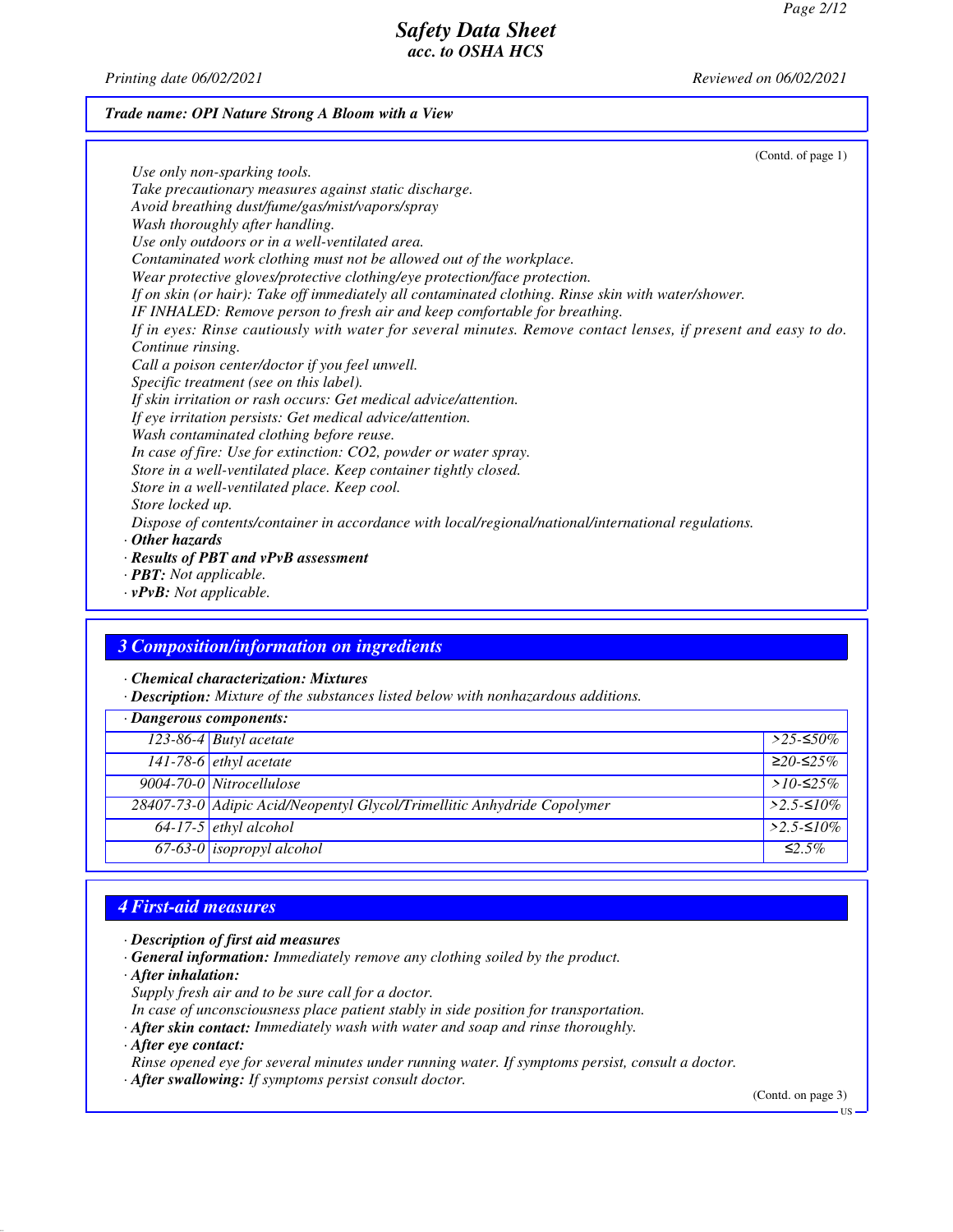*Printing date 06/02/2021 Reviewed on 06/02/2021*

### *Trade name: OPI Nature Strong A Bloom with a View*

*· Information for doctor:*

- *· Most important symptoms and effects, both acute and delayed No further relevant information available.*
- *· Indication of any immediate medical attention and special treatment needed*

*No further relevant information available.*

## *5 Fire-fighting measures*

- *· Extinguishing media*
- *· Suitable extinguishing agents:*

*CO2, extinguishing powder or water spray. Fight larger fires with water spray or alcohol resistant foam.*

- *· Special hazards arising from the substance or mixture No further relevant information available.*
- *· Advice for firefighters*
- *· Protective equipment: No special measures required.*

## *6 Accidental release measures*

*· Personal precautions, protective equipment and emergency procedures Wear protective equipment. Keep unprotected persons away.*

*· Environmental precautions: Dilute with plenty of water.*

*Do not allow to enter sewers/ surface or ground water.*

- *· Methods and material for containment and cleaning up: Absorb with liquid-binding material (sand, diatomite, acid binders, universal binders, sawdust). Dispose contaminated material as waste according to item 13. Ensure adequate ventilation.*
- *· Reference to other sections See Section 7 for information on safe handling. See Section 8 for information on personal protection equipment. See Section 13 for disposal information.*

### *· Protective Action Criteria for Chemicals*

| $\cdot$ PAC-1:   |                                           |                                   |
|------------------|-------------------------------------------|-----------------------------------|
|                  | $123-86-4$ Butyl acetate                  | $5$ ppm                           |
|                  | 141-78-6 $ethyl$ acetate                  | $\overline{1,200}$ ppm            |
|                  | $64-17-5$ ethyl alcohol                   | 1,800 ppm                         |
|                  | $67-63-0$ isopropyl alcohol               | $\overline{400}$ ppm              |
|                  | 123-42-2 4-hydroxy-4-methylpentan-2-one   | $150$ ppm                         |
|                  | $\overline{66-25-1}$ hexanal              | 6 ppm                             |
|                  | 13463-67-7 titanium dioxide               | $30$ mg/m <sup>3</sup>            |
|                  | 7664-38-2 Phosphoric Acid                 | 3 mg/m <sup>3</sup>               |
|                  | $71-36-3$ n-Butyl alcohol                 | 60 ppm                            |
| 7631-86-9 Silica |                                           | $\overline{18}$ mg/m <sup>3</sup> |
| $\cdot$ PAC-2:   |                                           |                                   |
|                  | $123-86-4$ Butyl acetate                  | $200$ ppm                         |
|                  | 141-78-6 $ethyl$ acetate                  | $\overline{1}$ ,700 ppm           |
|                  | $64-17-5$ ethyl alcohol                   | $\overline{3300}$ * ppm           |
|                  | $67-63-0$ isopropyl alcohol               | $2000*$ ppm                       |
|                  | $123-42-2$ 4-hydroxy-4-methylpentan-2-one | $350$ ppm                         |
|                  |                                           | (Contd. on page $\overline{4}$ )  |

(Contd. of page 2)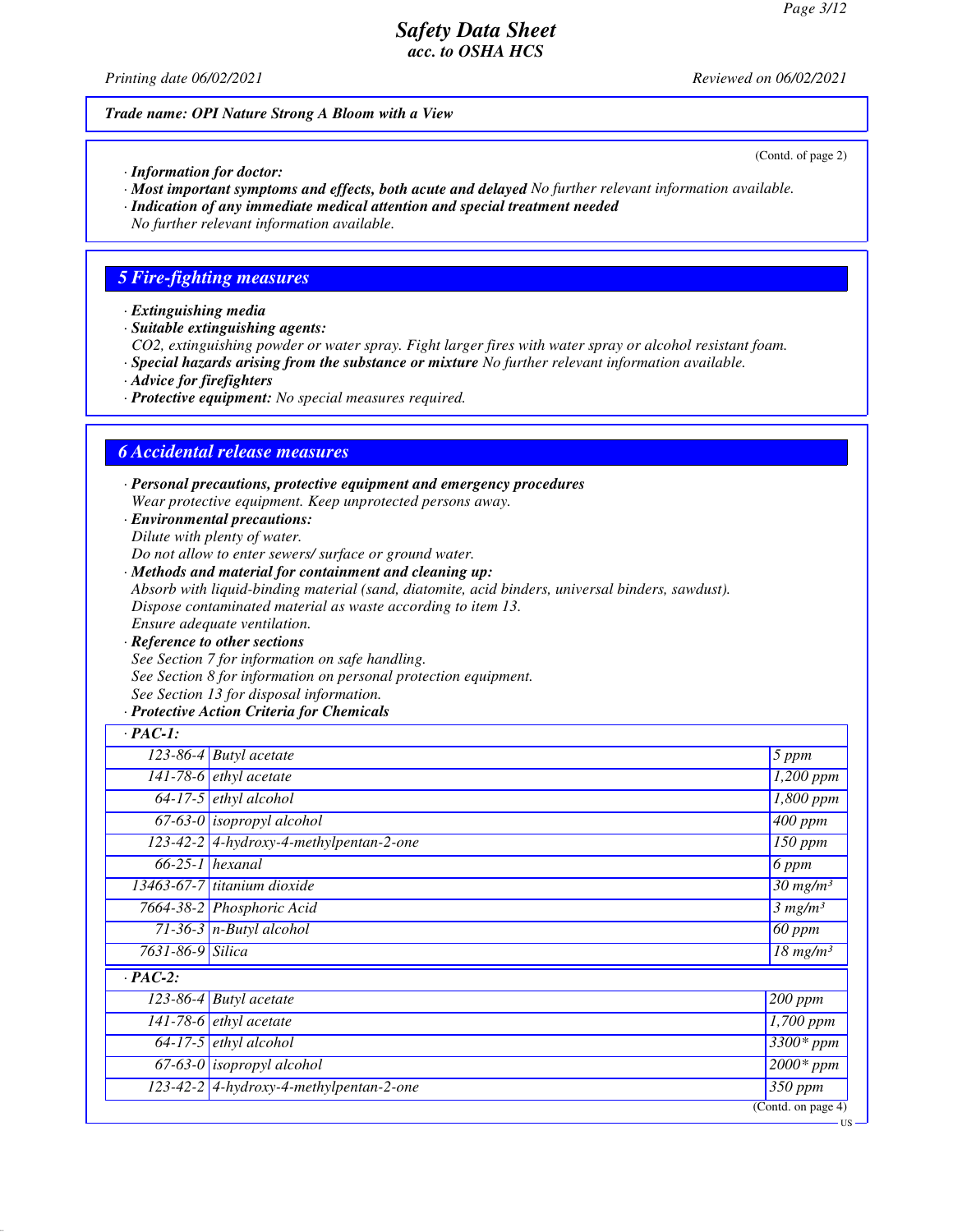*Printing date 06/02/2021 Reviewed on 06/02/2021*

### *Trade name: OPI Nature Strong A Bloom with a View*

|                  |                                         | (Contd. of page 3)                 |
|------------------|-----------------------------------------|------------------------------------|
|                  | $66-25-1$ hexanal                       | 66 ppm                             |
|                  | 13463-67-7 titanium dioxide             | $\overline{3}30$ mg/m <sup>3</sup> |
|                  | 7664-38-2 Phosphoric Acid               | $30$ mg/m <sup>3</sup>             |
|                  | 71-36-3 $n$ -Butyl alcohol              | 800 ppm                            |
| 7631-86-9 Silica |                                         | $740$ mg/m <sup>3</sup>            |
| $\cdot$ PAC-3:   |                                         |                                    |
|                  | $\overline{123-86-4}$ Butyl acetate     | 3000* ppm                          |
|                  | $141-78-6$ ethyl acetate                | $10000**$ ppm                      |
|                  | $64-17-5$ ethyl alcohol                 | $\overline{15000}$ * ppm           |
|                  | $67-63-0$ isopropyl alcohol             | $12000**$ ppm                      |
|                  | 123-42-2 4-hydroxy-4-methylpentan-2-one | $\sqrt{2100}$ * ppm                |
|                  | $66-25-1$ hexanal                       | 86 ppm                             |
|                  | 13463-67-7 titanium dioxide             | $2,000$ mg/m <sup>3</sup>          |
|                  | 7664-38-2 Phosphoric Acid               | $\frac{150 \text{ mg}}{m}$         |
|                  | 71-36-3 $n$ -Butyl alcohol              | $8000**$ ppm                       |
| 7631-86-9 Silica |                                         | $4,500$ mg/m <sup>3</sup>          |

### *7 Handling and storage*

#### *· Handling:*

- *· Precautions for safe handling Ensure good ventilation/exhaustion at the workplace. Prevent formation of aerosols.*
- *· Information about protection against explosions and fires: Keep ignition sources away - Do not smoke. Protect against electrostatic charges.*
- *· Conditions for safe storage, including any incompatibilities*
- *· Storage:*
- *· Requirements to be met by storerooms and receptacles: Store in a cool location.*
- *· Information about storage in one common storage facility: Not required. · Further information about storage conditions: Keep receptacle tightly sealed.*

*Store in cool, dry conditions in well sealed receptacles.*

*· Specific end use(s) No further relevant information available.*

# *8 Exposure controls/personal protection*

*· Additional information about design of technical systems: No further data; see item 7.*

*· Control parameters*

- *· Components with limit values that require monitoring at the workplace:*
- *The following constituents are the only constituents of the product which have a PEL, TLV or other recommended exposure limit.*

*At this time, the other constituents have no known exposure limits.*

(Contd. on page 5)

*<sup>·</sup> Storage class: 3*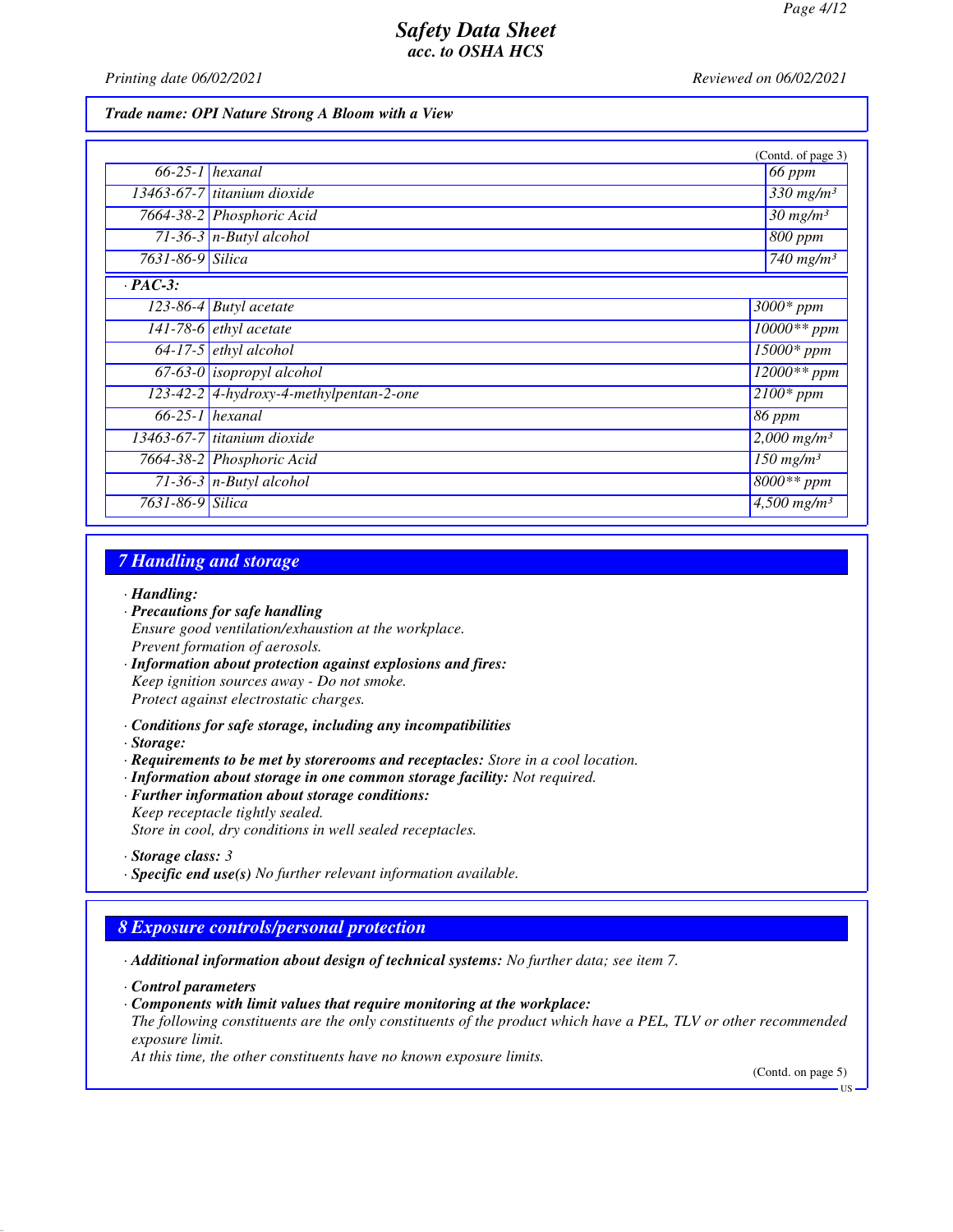*Printing date 06/02/2021 Reviewed on 06/02/2021*

## *Trade name: OPI Nature Strong A Bloom with a View*

| (Contd. of page 4)                                                                                                    |
|-----------------------------------------------------------------------------------------------------------------------|
| 123-86-4 Butyl acetate                                                                                                |
| PEL Long-term value: 710 mg/m <sup>3</sup> , 150 ppm                                                                  |
| REL Short-term value: $950$ mg/m <sup>3</sup> , 200 ppm                                                               |
| Long-term value: 710 mg/m <sup>3</sup> , 150 ppm                                                                      |
| TLV Short-term value: $712$ mg/m <sup>3</sup> , 150 ppm                                                               |
| Long-term value: 238 mg/m <sup>3</sup> , 50 ppm                                                                       |
| 141-78-6 ethyl acetate                                                                                                |
| PEL Long-term value: 1400 mg/m <sup>3</sup> , 400 ppm                                                                 |
| REL Long-term value: 1400 mg/m <sup>3</sup> , 400 ppm                                                                 |
| TLV Long-term value: $1440$ mg/m <sup>3</sup> , 400 ppm                                                               |
| 64-17-5 ethyl alcohol                                                                                                 |
| PEL Long-term value: $1900$ mg/m <sup>3</sup> , $1000$ ppm                                                            |
| REL Long-term value: $1900$ mg/m <sup>3</sup> , $1000$ ppm                                                            |
| TLV Short-term value: $1880$ mg/m <sup>3</sup> , 1000 ppm                                                             |
| 67-63-0 isopropyl alcohol                                                                                             |
| PEL Long-term value: 980 mg/m <sup>3</sup> , 400 ppm                                                                  |
| REL Short-term value: 1225 mg/m <sup>3</sup> , 500 ppm                                                                |
| Long-term value: 980 mg/m <sup>3</sup> , 400 ppm                                                                      |
| TLV Short-term value: 984 mg/m <sup>3</sup> , 400 ppm                                                                 |
| Long-term value: 492 mg/m <sup>3</sup> , 200 ppm                                                                      |
| BEI                                                                                                                   |
| · Ingredients with biological limit values:                                                                           |
| 67-63-0 isopropyl alcohol                                                                                             |
| $BEI$ 40 mg/L                                                                                                         |
| Medium: urine<br>Time: end of shift at end of workweek                                                                |
| Parameter: Acetone (background, nonspecific)                                                                          |
| · Additional information: The lists that were valid during the creation were used as basis.                           |
| · Exposure controls                                                                                                   |
| · Personal protective equipment:                                                                                      |
| · General protective and hygienic measures:                                                                           |
| Keep away from foodstuffs, beverages and feed.                                                                        |
| Immediately remove all soiled and contaminated clothing.                                                              |
| Wash hands before breaks and at the end of work.                                                                      |
| Avoid contact with the eyes.<br>Avoid contact with the eyes and skin.                                                 |
| · Breathing equipment:                                                                                                |
| In case of brief exposure or low pollution use respiratory filter device. In case of intensive or longer exposure use |
| respiratory protective device that is independent of circulating air.                                                 |
| · Protection of hands:                                                                                                |
| Protective gloves                                                                                                     |

*The glove material has to be impermeable and resistant to the product/ the substance/ the preparation. Due to missing tests no recommendation to the glove material can be given for the product/ the preparation/ the chemical mixture.*

*Selection of the glove material on consideration of the penetration times, rates of diffusion and the degradation*

(Contd. on page 6)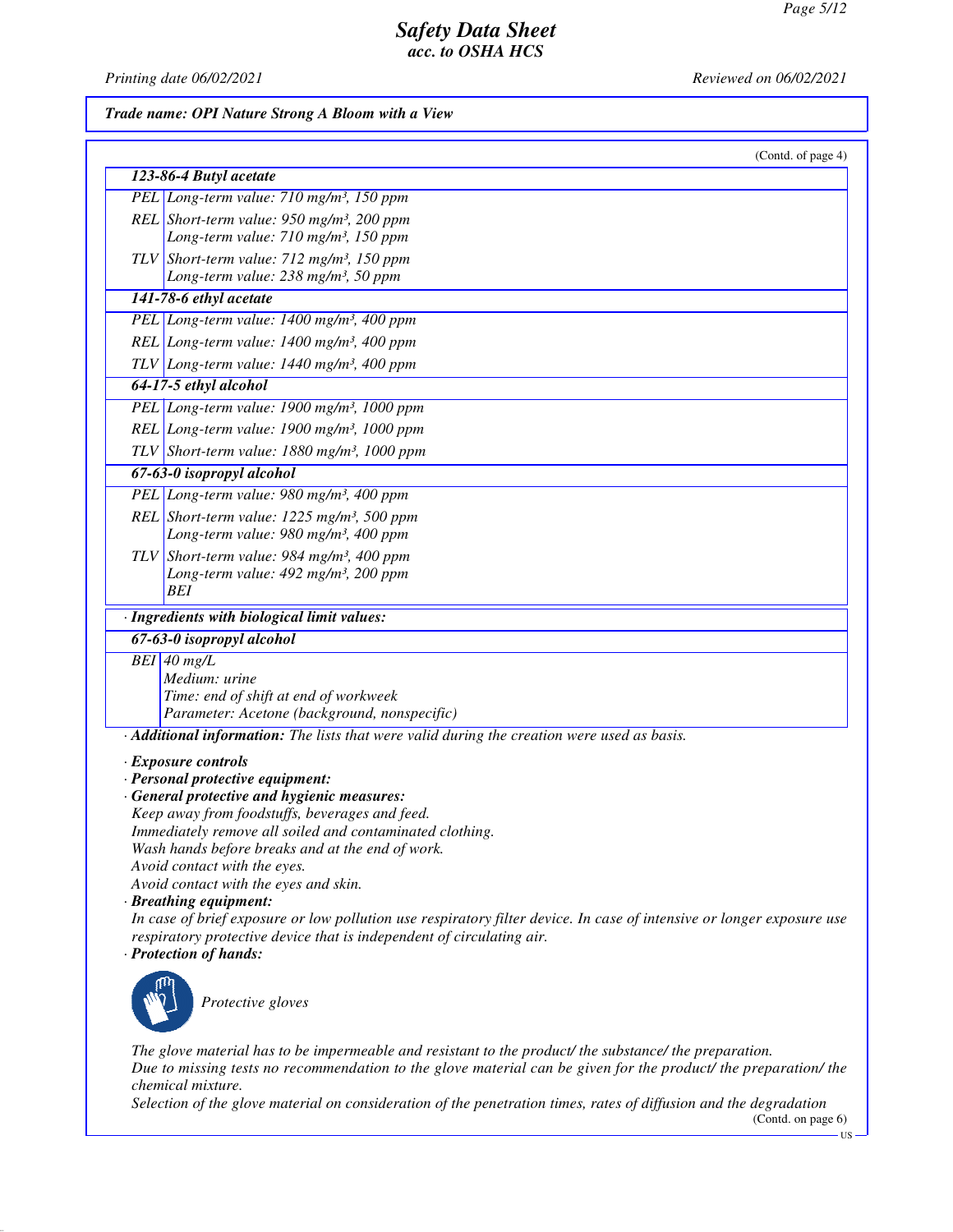*Printing date 06/02/2021 Reviewed on 06/02/2021*

### *Trade name: OPI Nature Strong A Bloom with a View*

#### *· Material of gloves*

(Contd. of page 5)

*The selection of the suitable gloves does not only depend on the material, but also on further marks of quality and varies from manufacturer to manufacturer. As the product is a preparation of several substances, the resistance of the glove material can not be calculated in advance and has therefore to be checked prior to the application.*

#### *· Penetration time of glove material*

*The exact break through time has to be found out by the manufacturer of the protective gloves and has to be observed.*

### *· Eye protection:*

*Tightly sealed goggles*

# *9 Physical and chemical properties*

| · Information on basic physical and chemical properties<br><b>General Information</b> |                                                                                               |
|---------------------------------------------------------------------------------------|-----------------------------------------------------------------------------------------------|
| $\cdot$ Appearance:<br>Form:                                                          | <i>Viscous</i>                                                                                |
| Color:                                                                                | According to product specification                                                            |
| $\cdot$ Odor:                                                                         | Characteristic                                                                                |
| Odor threshold:                                                                       | Not determined.                                                                               |
| $\cdot$ pH-value:                                                                     | Not determined.                                                                               |
| Change in condition                                                                   |                                                                                               |
| <b>Melting point/Melting range:</b>                                                   | Undetermined.                                                                                 |
| <b>Boiling point/Boiling range:</b>                                                   | 77-78 °C (170.6-172.4 °F)                                                                     |
| · Flash point:                                                                        | $-I °C (30.2 °F)$                                                                             |
| · Flammability (solid, gaseous):                                                      | Not applicable.                                                                               |
| · Ignition temperature:                                                               | 425 °C (797 °F)                                                                               |
| · Decomposition temperature:                                                          | Not determined.                                                                               |
| · Auto igniting:                                                                      | Product is not selfigniting.                                                                  |
| · Danger of explosion:                                                                | Product is not explosive. However, formation of explosive air/vapor<br>mixtures are possible. |
| · Explosion limits:                                                                   |                                                                                               |
| Lower:                                                                                | 1.2 Vol $\%$                                                                                  |
| <b>Upper:</b>                                                                         | 11.5 Vol %                                                                                    |
| $\cdot$ Vapor pressure at 20 °C (68 °F):                                              | 97 hPa (72.8 mm Hg)                                                                           |
| $\cdot$ Density:                                                                      | Not determined.                                                                               |
| · Relative density                                                                    | Not determined.                                                                               |
| · Vapor density                                                                       | Not determined.                                                                               |
| $\cdot$ Evaporation rate                                                              | Not determined.                                                                               |
| · Solubility in / Miscibility with                                                    |                                                                                               |
| Water:                                                                                | Fully miscible.                                                                               |
| · Partition coefficient (n-octanol/water): Not determined.                            |                                                                                               |
|                                                                                       | (Contd. on page 7)                                                                            |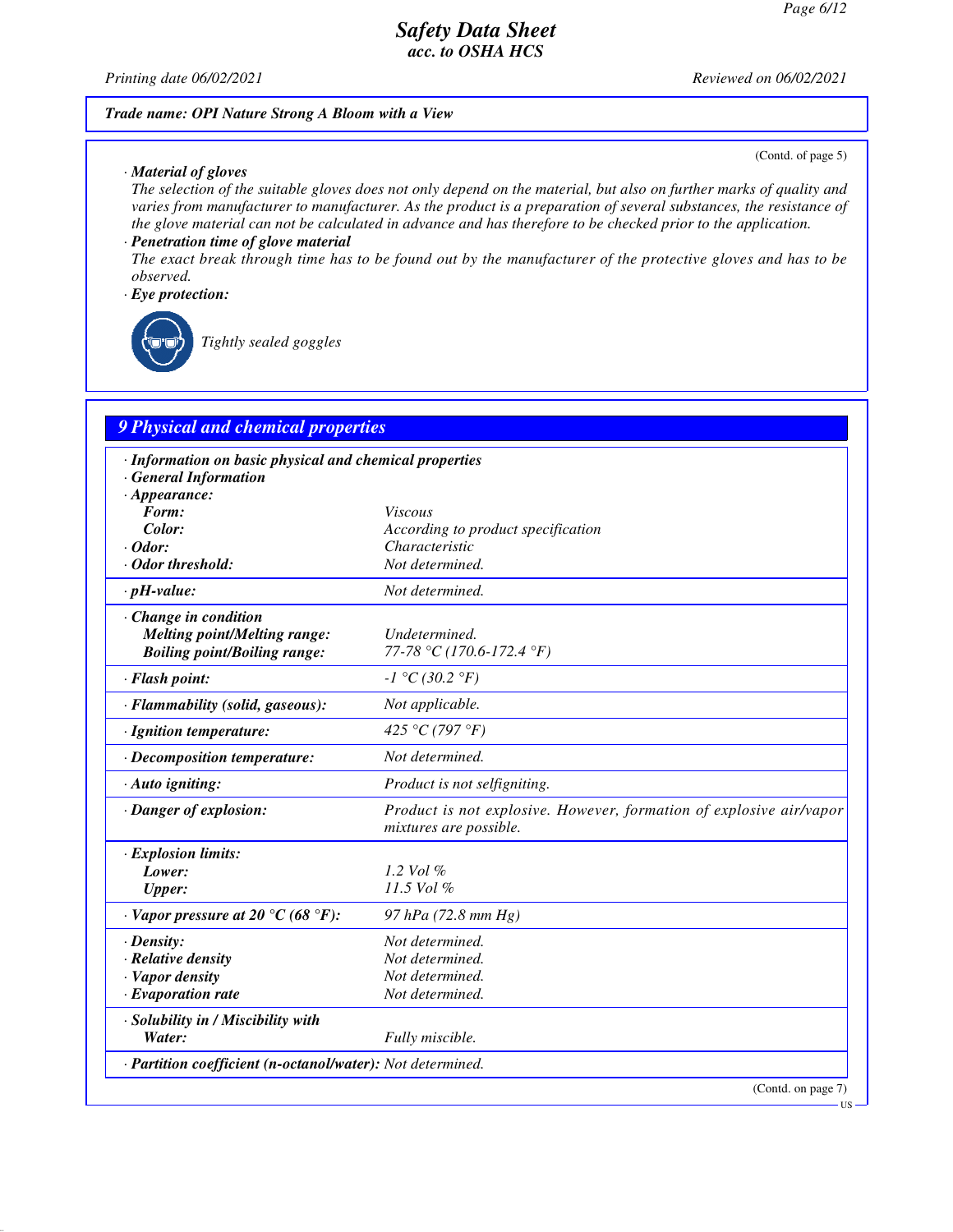*Printing date 06/02/2021 Reviewed on 06/02/2021*

#### *Trade name: OPI Nature Strong A Bloom with a View*

|                           | (Contd. of page $6$ )                      |  |
|---------------------------|--------------------------------------------|--|
| $\cdot$ Viscosity:        |                                            |  |
| Dynamic:                  | Not determined.                            |  |
| Kinematic:                | Not determined.                            |  |
| Solvent content:          |                                            |  |
| Organic solvents:         | 71.6%                                      |  |
| <b>VOC</b> content:       | 71.63%                                     |  |
|                           | 716.3 g/l / 5.98 lb/gal                    |  |
| Solids content:           | $12.2\%$                                   |  |
| $\cdot$ Other information | No further relevant information available. |  |

# *10 Stability and reactivity*

*· Reactivity No further relevant information available.*

- *· Chemical stability*
- *· Thermal decomposition / conditions to be avoided: No decomposition if used according to specifications.*
- *· Possibility of hazardous reactions No dangerous reactions known.*
- *· Conditions to avoid No further relevant information available.*
- *· Incompatible materials: No further relevant information available.*
- *· Hazardous decomposition products: No dangerous decomposition products known.*

### *11 Toxicological information*

*· Information on toxicological effects*

*· Acute toxicity:*

*· LD/LC50 values that are relevant for classification:*

| 123-86-4 Butyl acetate |  |  |
|------------------------|--|--|
|------------------------|--|--|

| Oral   | LD50 | $13,100$ mg/kg (rat)                  |
|--------|------|---------------------------------------|
| Dermal | LD50 | $\frac{1}{5,000}$ mg/kg (rabbit)      |
|        |      | Inhalative $LC50/4 h$ > 21 mg/l (rat) |

*141-78-6 ethyl acetate*

*Oral LD50 5,620 mg/kg (rabbit)*

*Inhalative LC50/4 h 1,600 mg/l (rat)*

*64-17-5 ethyl alcohol*

*Oral LD50 10,470 mg/kg (rat) (bw (OECD 401)) Inhalative LC50/4 h 116.9 mg/l (rat) (air (//OECD 403))*

### *67-63-0 isopropyl alcohol*

| Oral   | LD50 | $5,840$ mg/kg (rat) (bw (//OECD 401))                          |
|--------|------|----------------------------------------------------------------|
| Dermal | LD50 | $12,956$ mg/kg (rabbit) (bw (//OECD 402))                      |
|        |      | Inhalative $ LC50/4 h  > 24.578$ mg/l (rat) (air (//OECD 403)) |

#### *· Primary irritant effect:*

*· on the skin: No irritant effect.*

*· on the eye: Irritating effect.*

*· Sensitization: Sensitization possible through skin contact.*

*· Additional toxicological information:*

*The product shows the following dangers according to internally approved calculation methods for preparations:*

 $U<sub>1</sub>$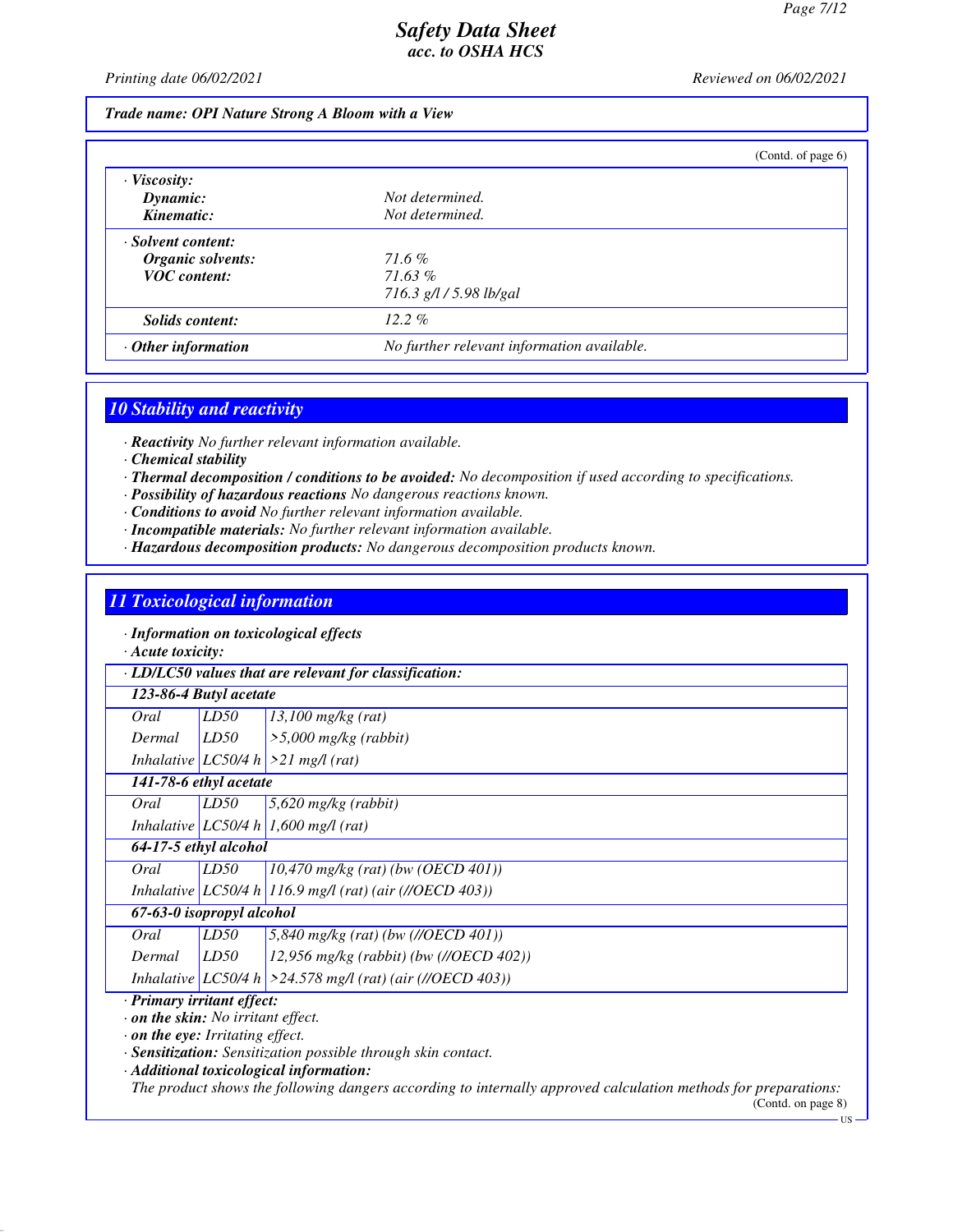(Contd. of page 7)

## *Safety Data Sheet acc. to OSHA HCS*

*Printing date 06/02/2021 Reviewed on 06/02/2021*

### *Trade name: OPI Nature Strong A Bloom with a View*

*· Carcinogenic categories*

|                        | · IARC (International Agency for Research on Cancer)    |                          |
|------------------------|---------------------------------------------------------|--------------------------|
|                        | $64-17-5$ ethyl alcohol                                 |                          |
|                        | 67-63-0 isopropyl alcohol                               |                          |
|                        | $13463-67-7$ titanium dioxide                           | 2B                       |
|                        | 61790-53-2 Diatomaceous earth (Silica-Amorphous)        |                          |
| $7631 - 86 - 9$ Silica |                                                         | $\overline{\mathcal{E}}$ |
|                        | · NTP (National Toxicology Program)                     |                          |
|                        | None of the ingredients is listed.                      |                          |
|                        | · OSHA-Ca (Occupational Safety & Health Administration) |                          |
|                        | None of the ingredients is listed.                      |                          |

## *12 Ecological information*

*· Toxicity*

- *· Aquatic toxicity: No further relevant information available.*
- *· Persistence and degradability No further relevant information available.*
- *· Behavior in environmental systems:*
- *· Bioaccumulative potential No further relevant information available.*
- *· Mobility in soil No further relevant information available.*
- *· Additional ecological information:*

*· General notes:*

*Water hazard class 2 (Self-assessment): hazardous for water*

*Do not allow product to reach ground water, water course or sewage system.*

*Danger to drinking water if even small quantities leak into the ground.*

- *· Results of PBT and vPvB assessment*
- *· PBT: Not applicable.*
- *· vPvB: Not applicable.*
- *· Other adverse effects No further relevant information available.*

## *13 Disposal considerations*

- *· Waste treatment methods*
- *· Recommendation:*

*Must not be disposed of together with household garbage. Do not allow product to reach sewage system.*

- *· Uncleaned packagings:*
- *· Recommendation: Disposal must be made according to official regulations.*
- *· Recommended cleansing agent: Water, if necessary with cleansing agents.*

| $\cdot$ UN-Number               |               |  |
|---------------------------------|---------------|--|
| · DOT, IMDG, IATA               | <i>UN1263</i> |  |
| $\cdot$ UN proper shipping name |               |  |
| $\cdot$ <i>DOT</i>              | Paint         |  |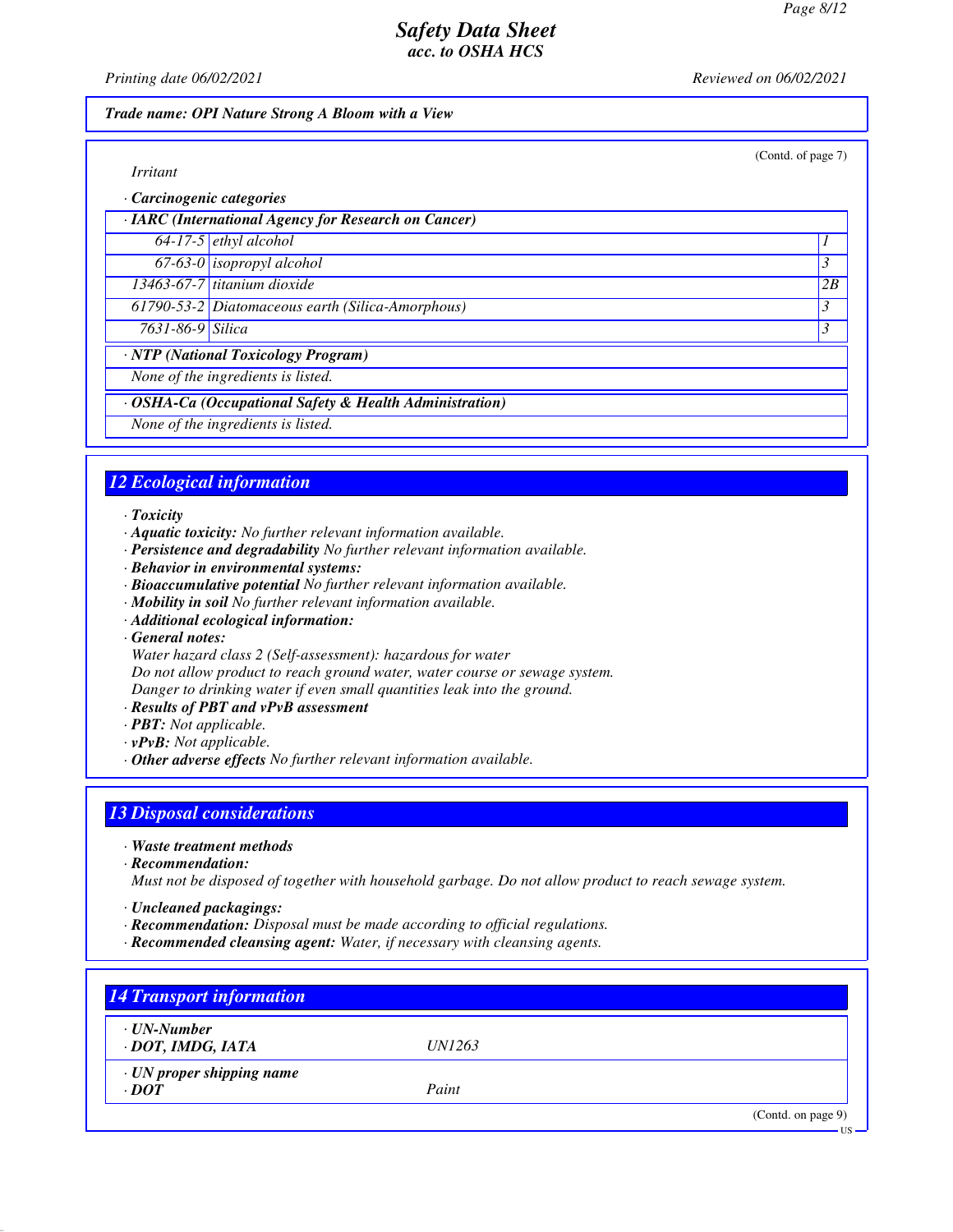*Printing date 06/02/2021 Reviewed on 06/02/2021*

# *Trade name: OPI Nature Strong A Bloom with a View*

|                                                                                    | (Contd. of page 8)                                                                                  |
|------------------------------------------------------------------------------------|-----------------------------------------------------------------------------------------------------|
| · IMDG, IATA                                                                       | <b>PAINT</b>                                                                                        |
| · Transport hazard class(es)                                                       |                                                                                                     |
| $\cdot$ DOT                                                                        |                                                                                                     |
|                                                                                    |                                                                                                     |
| $\cdot$ Class                                                                      | 3 Flammable liquids                                                                                 |
| · Label                                                                            | $\mathfrak{Z}$<br>2 2 2 2 2 2 2 2 2                                                                 |
| $\cdot$ IMDG, IATA                                                                 |                                                                                                     |
|                                                                                    |                                                                                                     |
| · Class                                                                            | 3 Flammable liquids                                                                                 |
| $\cdot$ Label                                                                      | 3                                                                                                   |
| · Packing group                                                                    | II                                                                                                  |
| · DOT, IMDG, IATA                                                                  |                                                                                                     |
| · Environmental hazards:                                                           | Not applicable.                                                                                     |
| · Special precautions for user<br>· Hazard identification number (Kemler code): 33 | Warning: Flammable liquids                                                                          |
| · EMS Number:                                                                      | $F$ - $E$ , $S$ - $E$                                                                               |
| · Stowage Category                                                                 | B                                                                                                   |
| · Transport in bulk according to Annex II of                                       |                                                                                                     |
| <b>MARPOL73/78 and the IBC Code</b>                                                | Not applicable.                                                                                     |
| · Transport/Additional information:                                                |                                                                                                     |
| $\cdot$ DOT                                                                        |                                                                                                     |
| · Quantity limitations                                                             | On passenger aircraft/rail: 5 L                                                                     |
|                                                                                    | On cargo aircraft only: 60 L                                                                        |
| $\cdot$ IMDG                                                                       |                                                                                                     |
| $\cdot$ Limited quantities (LQ)                                                    | 5L                                                                                                  |
| $\cdot$ Excepted quantities (EQ)                                                   | Code: E2                                                                                            |
|                                                                                    | Maximum net quantity per inner packaging: 30 ml<br>Maximum net quantity per outer packaging: 500 ml |
| · UN "Model Regulation":                                                           | UN 1263 PAINT, 3, II                                                                                |
|                                                                                    |                                                                                                     |

# *15 Regulatory information*

*· Safety, health and environmental regulations/legislation specific for the substance or mixture No further relevant information available.*

*· Sara*

*· Section 355 (extremely hazardous substances):*

*None of the ingredients is listed.*

(Contd. on page 10)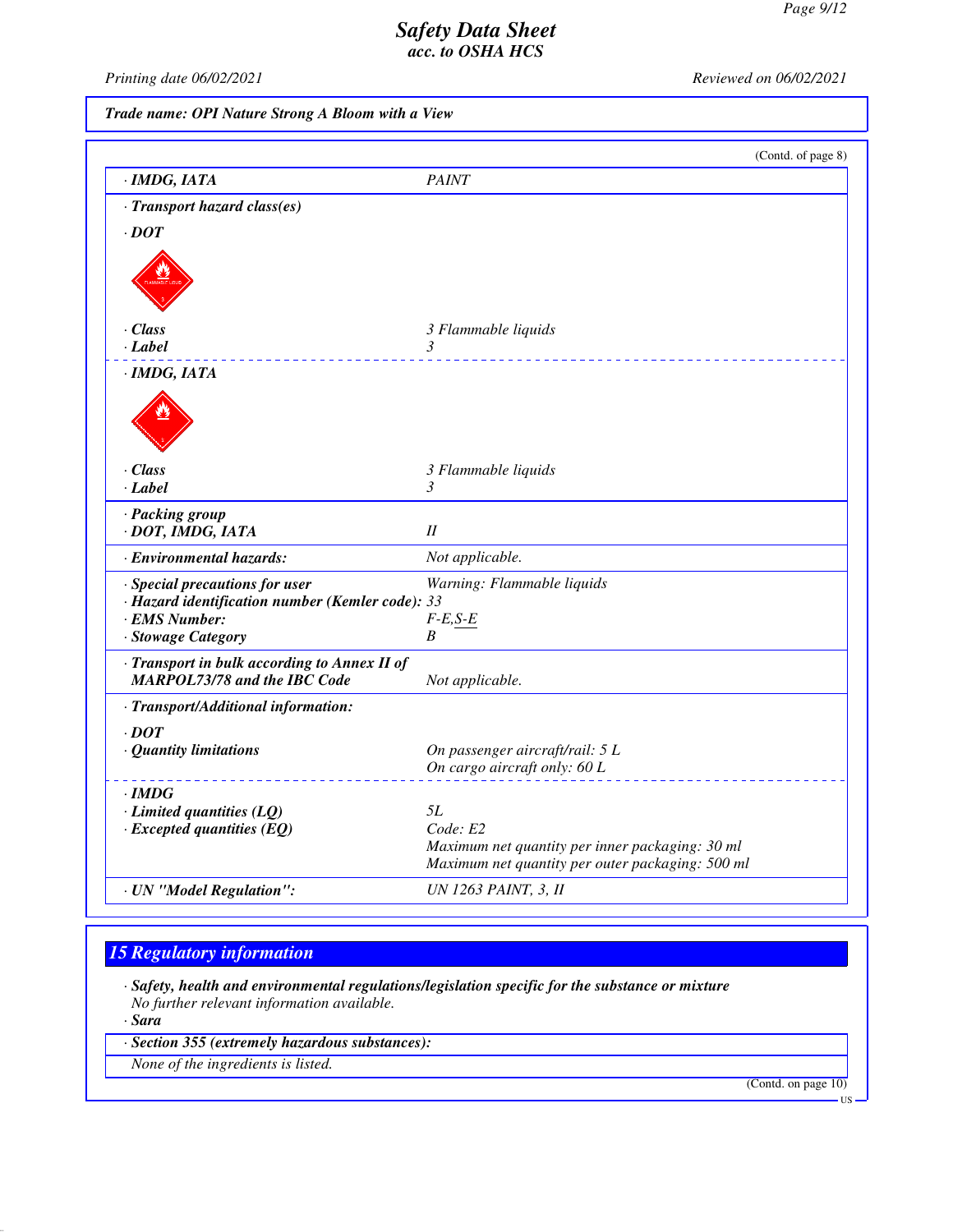*Printing date 06/02/2021 Reviewed on 06/02/2021*

# *Trade name: OPI Nature Strong A Bloom with a View*

|                                                                         | (Contd. of page 9) |
|-------------------------------------------------------------------------|--------------------|
| · Section 313 (Specific toxic chemical listings):                       |                    |
| 67-63-0 <i>isopropyl alcohol</i>                                        |                    |
| 7664-38-2 Phosphoric Acid                                               |                    |
| $71-36-3$ n-Butyl alcohol                                               |                    |
| $7446-19-7$ zinc sulphate (hydrous) (mono-, hexa-and hepta hydrate)     |                    |
| · TSCA (Toxic Substances Control Act):                                  |                    |
| 123-86-4 Butyl acetate                                                  | <b>ACTIVE</b>      |
| 141-78-6 ethyl acetate                                                  | <b>ACTIVE</b>      |
| 9004-70-0 Nitrocellulose                                                | <b>ACTIVE</b>      |
| 28407-73-0 Adipic Acid/Neopentyl Glycol/Trimellitic Anhydride Copolymer | <b>ACTIVE</b>      |
| 77-90-7 Tributyl acetylcitrate                                          | <b>ACTIVE</b>      |
| $64-17-5$ ethyl alcohol                                                 | <b>ACTIVE</b>      |
| $67-63-0$ isopropyl alcohol                                             | <b>ACTIVE</b>      |
| 5281-04-9 D&C Red NO.7 CALCIUM LAKE                                     | <b>ACTIVE</b>      |
| $110-44-1$ hexa-2,4-dienoic acid                                        | <b>ACTIVE</b>      |
| 123-42-2 4-hydroxy-4-methylpentan-2-one                                 | <b>ACTIVE</b>      |
| 2379-74-0 D&C RED NO30 LAKE                                             | <b>ACTIVE</b>      |
| 6417-83-0 CI 15880                                                      | <b>ACTIVE</b>      |
| $66-25-1$ hexanal                                                       | <b>ACTIVE</b>      |
| 13463-67-7 titanium dioxide                                             | <b>ACTIVE</b>      |
| 7664-38-2 Phosphoric Acid                                               | <b>ACTIVE</b>      |
| $69-65-8$ <i>D</i> -mannitol                                            | <b>ACTIVE</b>      |
| 61790-53-2 Diatomaceous earth (Silica-Amorphous)                        | <b>ACTIVE</b>      |
| $71-36-3$ n-Butyl alcohol                                               | <b>ACTIVE</b>      |
| 7631-86-9 Silica                                                        | <b>ACTIVE</b>      |
| 1934-21-0 CI 19140                                                      | <b>ACTIVE</b>      |
| · Hazardous Air Pollutants                                              |                    |
| None of the ingredients is listed.                                      |                    |
| · Proposition 65                                                        |                    |
| <b>Chemicals known to cause cancer:</b>                                 |                    |
| 13463-67-7 titanium dioxide                                             |                    |
| Chemicals known to cause reproductive toxicity for females:             |                    |
| None of the ingredients is listed.                                      |                    |
| · Chemicals known to cause reproductive toxicity for males:             |                    |
| None of the ingredients is listed.                                      |                    |
| Chemicals known to cause developmental toxicity:                        |                    |
| $64-17-5$ ethyl alcohol                                                 |                    |
| · Carcinogenic categories                                               |                    |
| · EPA (Environmental Protection Agency)                                 |                    |
| $71-36-3$ n-Butyl alcohol                                               | D                  |
| 7446-19-7 zinc sulphate (hydrous) (mono-, hexa-and hepta hydrate)       | D, I, II           |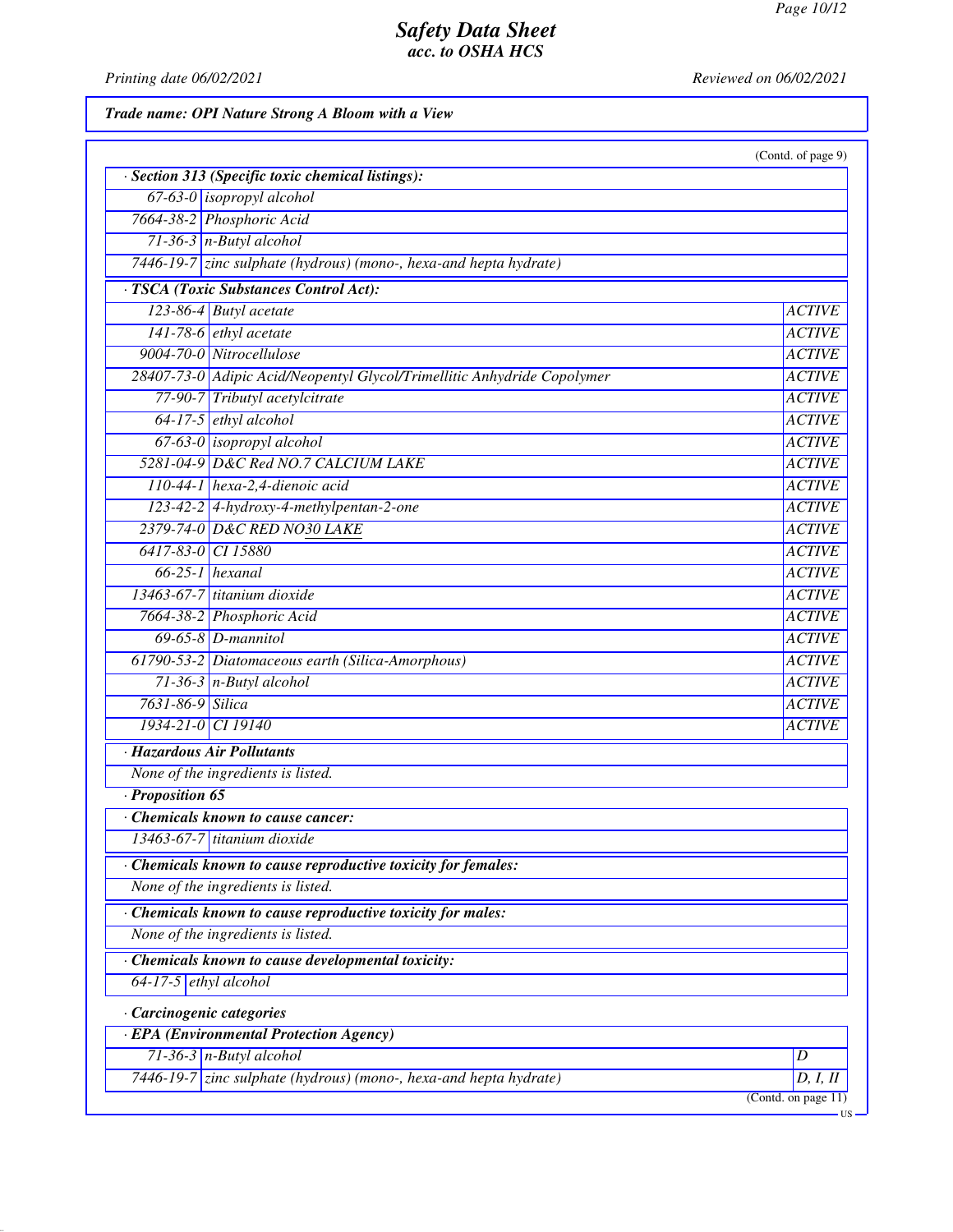*Printing date 06/02/2021 Reviewed on 06/02/2021*

# *Trade name: OPI Nature Strong A Bloom with a View*

|                                                                                                                    | (Contd. of page 10) |
|--------------------------------------------------------------------------------------------------------------------|---------------------|
| · TLV (Threshold Limit Value)                                                                                      |                     |
| $64-17-5$ ethyl alcohol                                                                                            | A <sub>3</sub>      |
| $67-63-0$ isopropyl alcohol                                                                                        | A4                  |
| $13463-67-7$ titanium dioxide                                                                                      | A4                  |
|                                                                                                                    |                     |
| · NIOSH-Ca (National Institute for Occupational Safety and Health)                                                 |                     |
| 13463-67-7 titanium dioxide                                                                                        |                     |
| <b>GHS label elements</b> The product is classified and labeled according to the Globally Harmonized System (GHS). |                     |
| · Hazard pictograms                                                                                                |                     |
|                                                                                                                    |                     |
|                                                                                                                    |                     |
|                                                                                                                    |                     |
| GHS02<br>GHS07                                                                                                     |                     |
|                                                                                                                    |                     |
| · <b>Signal word Danger</b>                                                                                        |                     |
| · Hazard-determining components of labeling:                                                                       |                     |
| <b>Butyl</b> acetate                                                                                               |                     |
| Adipic Acid/Neopentyl Glycol/Trimellitic Anhydride Copolymer                                                       |                     |
| ethyl acetate                                                                                                      |                     |
| isopropyl alcohol                                                                                                  |                     |
| · Hazard statements                                                                                                |                     |
| Highly flammable liquid and vapor.                                                                                 |                     |
| Causes serious eye irritation.                                                                                     |                     |
| May cause an allergic skin reaction.                                                                               |                     |
| May cause drowsiness or dizziness.                                                                                 |                     |
| · Precautionary statements                                                                                         |                     |
| Keep away from heat/sparks/open flames/hot surfaces. - No smoking.                                                 |                     |
| Ground/bond container and receiving equipment.<br>Use explosion-proof electrical/ventilating/lighting/equipment.   |                     |
| Use only non-sparking tools.                                                                                       |                     |
| Take precautionary measures against static discharge.                                                              |                     |
| Avoid breathing dust/fume/gas/mist/vapors/spray                                                                    |                     |
| Wash thoroughly after handling.                                                                                    |                     |
| Use only outdoors or in a well-ventilated area.                                                                    |                     |
| Contaminated work clothing must not be allowed out of the workplace.                                               |                     |
| Wear protective gloves/protective clothing/eye protection/face protection.                                         |                     |
| If on skin (or hair): Take off immediately all contaminated clothing. Rinse skin with water/shower.                |                     |
| IF INHALED: Remove person to fresh air and keep comfortable for breathing.                                         |                     |
| If in eyes: Rinse cautiously with water for several minutes. Remove contact lenses, if present and easy to do.     |                     |
| Continue rinsing.                                                                                                  |                     |
| Call a poison center/doctor if you feel unwell.                                                                    |                     |
| Specific treatment (see on this label).                                                                            |                     |
| If skin irritation or rash occurs: Get medical advice/attention.                                                   |                     |
| If eye irritation persists: Get medical advice/attention.                                                          |                     |
| Wash contaminated clothing before reuse.                                                                           |                     |
| In case of fire: Use for extinction: CO2, powder or water spray.                                                   |                     |
| Store in a well-ventilated place. Keep container tightly closed.                                                   |                     |
| Store in a well-ventilated place. Keep cool.<br>Store locked up.                                                   |                     |
| Dispose of contents/container in accordance with local/regional/national/international regulations.                |                     |
|                                                                                                                    | (Contd. on page 12) |
|                                                                                                                    | ·US·                |